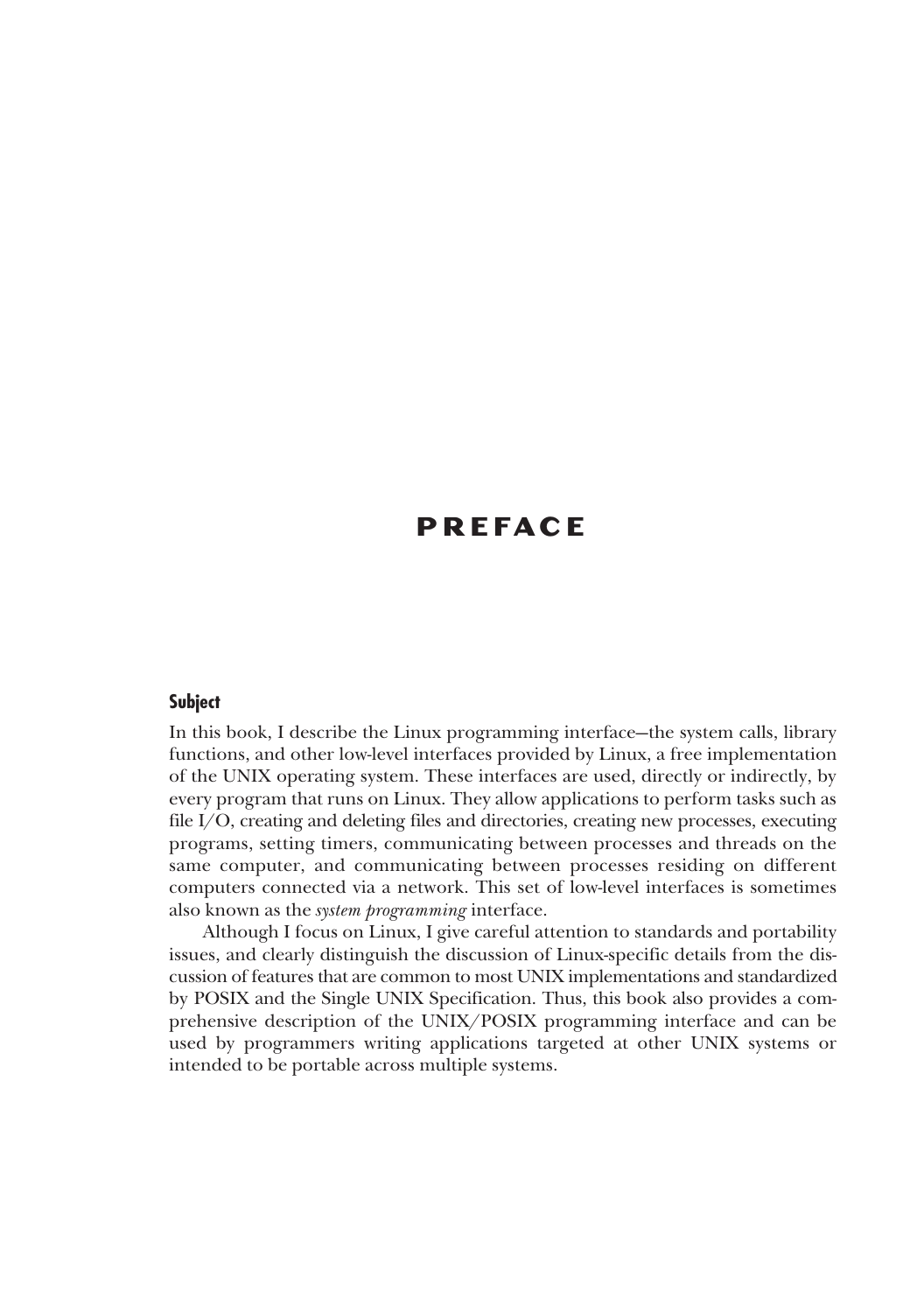## **Intended audience**

This book is aimed primarily at the following audience:

- $\bullet$  programmers and software designers building applications for Linux, other UNIX systems, or other POSIX-conformant systems;
- $\bullet$  programmers porting applications between Linux and other UNIX implementations or between Linux and other operating systems;
- $\bullet$  instructors and advanced students teaching or learning Linux or UNIX system programming; and
- $\bullet$  system managers and "power users" wishing to gain a greater understanding of the Linux/UNIX programming interface and of how various pieces of system software are implemented.

I assume you have some prior programming experience, but no previous system programming experience is required. I also assume you have a reading knowledge of the C programming language, and know how to use the shell and common Linux or UNIX commands. If you are new to Linux or UNIX, you will find it helpful to read the programmer-oriented review of fundamental concepts of Linux and UNIX systems in Chapter 2.

> The standard tutorial reference for C is [Kernighan & Ritchie, 1988]. [Harbison & Steele, 2002] goes into even more detail on C, and includes coverage of changes introduced with the C99 standard. [van der Linden, 1994] is an alternative look at C that is both highly amusing and instructive. [Peek et al., 2001] provides a good, brief introduction to using a UNIX system.

> Throughout this book, indented small-font paragraphs like these are used for asides containing rationale, implementation details, background information, historical notes, and other topics that are ancillary to the main text.

## **Linux and UNIX**

This book could have been purely about standard UNIX (that is, POSIX) system programming because most features found on other UNIX implementations are also present on Linux and vice versa. However, while writing portable applications is a worthy goal, it is also important to describe Linux extensions to the standard UNIX programming interface. One reason for this is the popularity of Linux. Another is that the use of nonstandard extensions is sometimes essential, either for performance reasons or to access functionality that is unavailable in the standard UNIX programming interface. (All UNIX implementations provide nonstandard extensions for these reasons.)

Therefore, while I've designed this book to be useful to programmers working with all UNIX implementations, I also provide full coverage of programming features that are specific to Linux. These features include:

- $\bullet$ epoll, a mechanism for obtaining notification of file I/O events;
- $\bullet$ inotify, a mechanism for monitoring changes in files and directories;
- $\bullet$  capabilities, a mechanism for granting a process a subset of the powers of the superuser;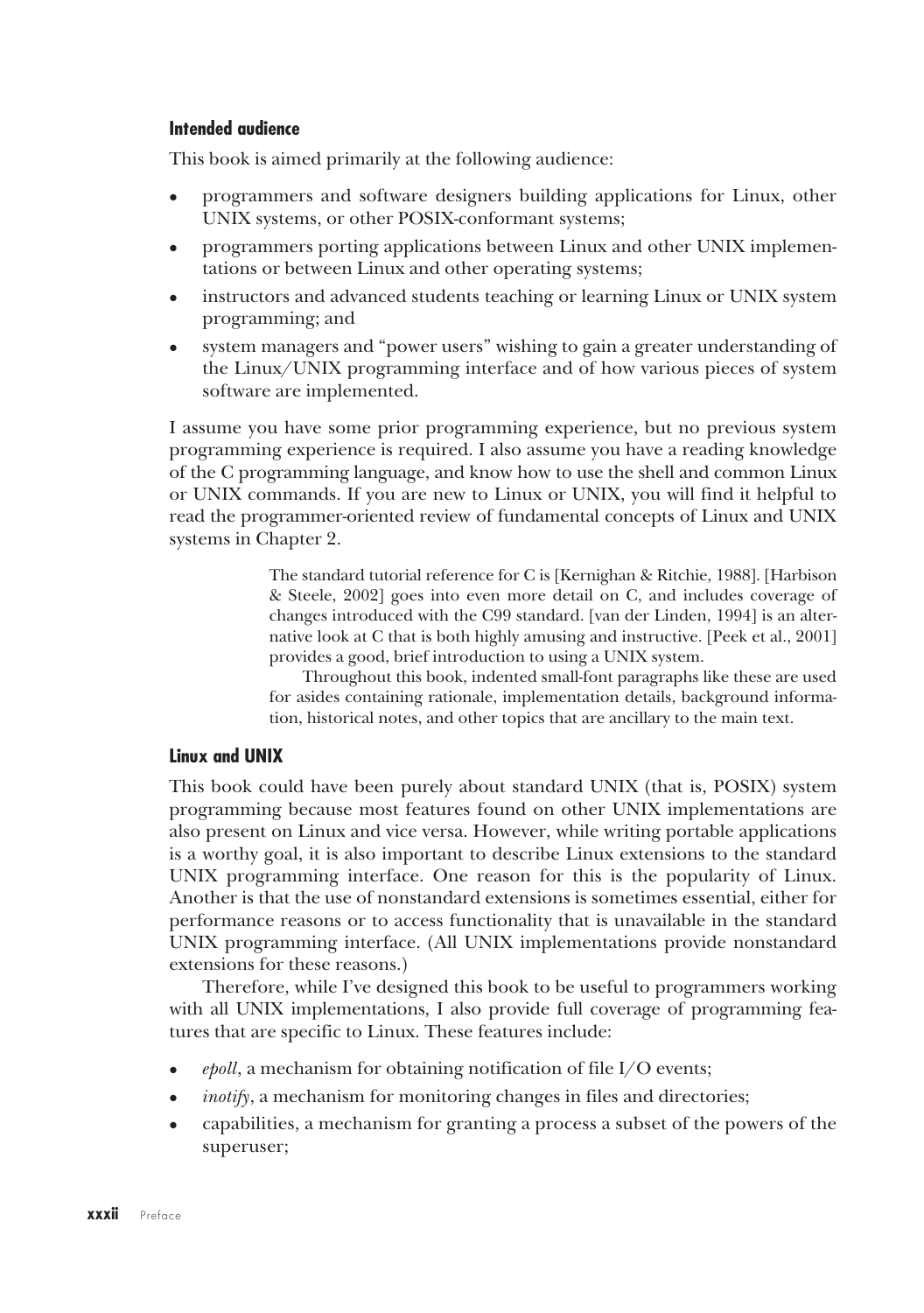- $\bullet$ extended attributes;
- $\bullet$ i-node flags;
- $\bullet$ the clone() system call;
- $\bullet$ the /proc file system; and
- $\bullet$  Linux-specific details of the implementation of file I/O, signals, timers, threads, shared libraries, interprocess communication, and sockets.

# **Usage and organization**

You can use this book in at least two ways:

- $\bullet$  As a tutorial introduction to the Linux/UNIX programming interface. You can read the book linearly. Later chapters build on material presented in earlier chapters, with forward references minimized as far as possible.
- $\bullet$  As a comprehensive reference to the Linux/UNIX programming interface. An extensive index and frequent cross-references allow topics to be read in random order.

I've grouped the chapters of this book into the following parts:

- 1. Background and concepts: history of UNIX, C, and Linux and overview of UNIX standards (Chapter 1); a programmer-oriented introduction to Linux and UNIX concepts (Chapter 2); and fundamental concepts for system programming on Linux and UNIX (Chapter 3).
- 2. Fundamental features of the system programming interface: file I/O (Chapter 4 and Chapter 5); processes (Chapter 6); memory allocation (Chapter 7); users and groups (Chapter 8); process credentials (Chapter 9); time (Chapter 10); system limits and options (Chapter 11); and retrieving system and process information (Chapter 12).
- 3. More advanced features of the system programming interface: file I/O buffering (Chapter 13); file systems (Chapter 14); file attributes (Chapter 15); extended attributes (Chapter 16); access control lists (Chapter 17); directories and links (Chapter 18); monitoring file events (Chapter 19); signals (Chapter 20 to Chapter 22); and timers (Chapter 23).
- 4. Processes, programs, and threads: process creation, process termination, monitoring child processes, and executing programs (Chapter 24 to Chapter 28); and POSIX threads (Chapter 29 to Chapter 33).
- 5. Advanced process and program topics: process groups, sessions, and job control (Chapter 34); process priorities and scheduling (Chapter 35); process resources (Chapter 36); daemons (Chapter 37); writing secure privileged programs (Chapter 38); capabilities (Chapter 39); login accounting (Chapter 40); and shared libraries (Chapter 41 and Chapter 42).
- 6. Interprocess communication (IPC): IPC overview (Chapter 43); pipes and FIFOs (Chapter 44); System V IPC—message queues, semaphores, and shared memory (Chapter 45 to Chapter 48); memory mappings (Chapter 49); virtual memory operations (Chapter 50); POSIX IPC—message queues, semaphores, and shared memory (Chapter 51 to Chapter 54); and file locking (Chapter 55).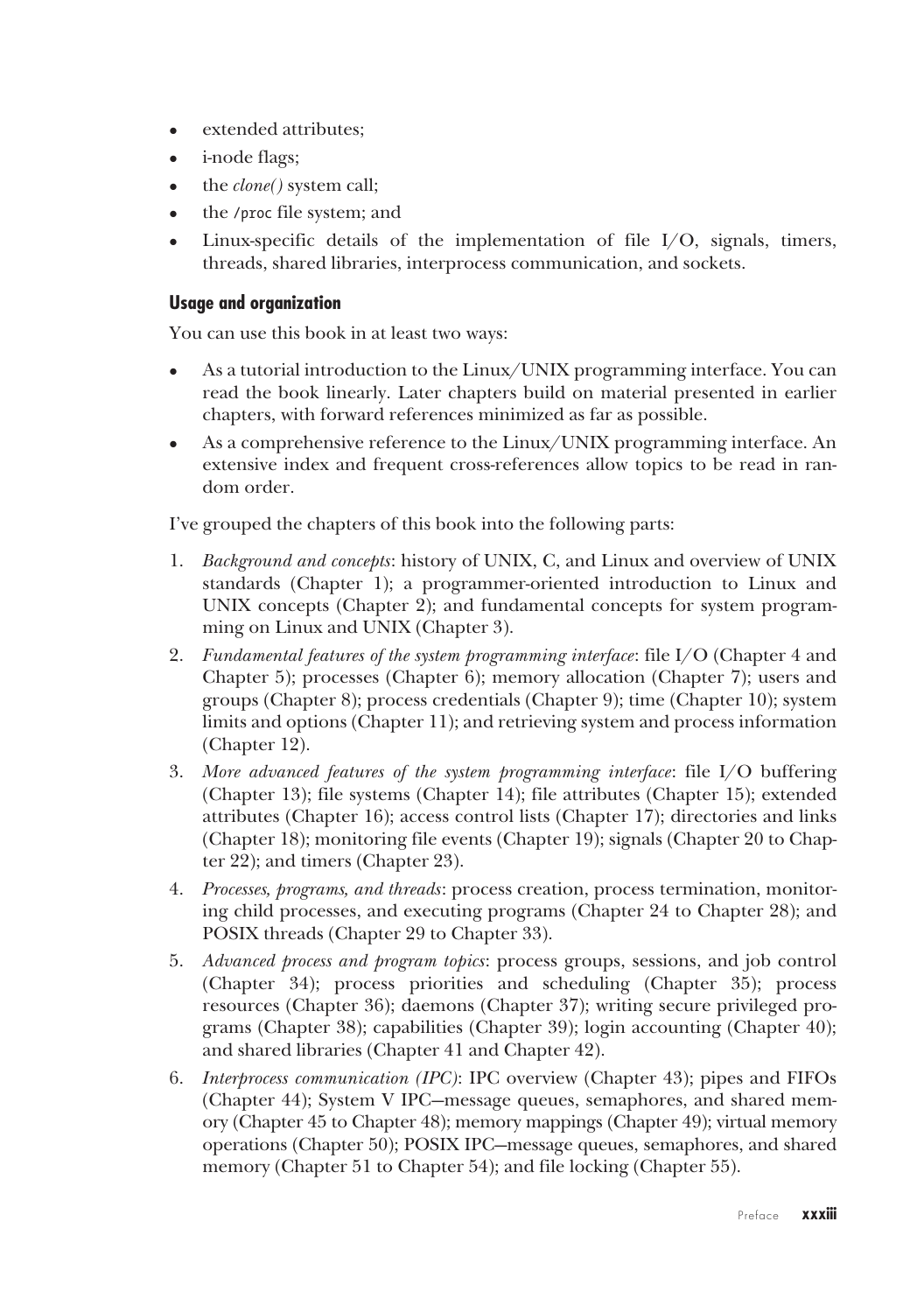- 7. Sockets and network programming: IPC and network programming with sockets (Chapter 56 to Chapter 61).
- 8. Advanced I/O topics: terminals (Chapter 62); alternative I/O models (Chapter 63); and pseudoterminals (Chapter 64).

### **Example programs**

I illustrate the use of most of the interfaces described in this book with short, complete programs, many of which are designed to allow you to easily experiment from the command line to see just how various system calls and library functions work. Consequently, this book contains a lot of example code—around 15,000 lines of C source code and shell session logs.

Although reading and experimenting with the example programs is a useful starting point, the most effective way to consolidate the concepts discussed in this book is to write code, either modifying the example programs to try out your own ideas or writing new programs.

All of the source code in this book is available for download from the book's web site. The source code distribution also includes many additional programs that don't appear in the book. The purpose and details of these programs are described in comments in the source code. Makefiles are provided for building the programs, and an accompanying README file gives further details about the programs.

The source code is freely redistributable and modifiable under the terms of the GNU Affero General Public License (Affero GPL) version 3, a copy of which is provided in the source code distribution.

## **Exercises**

Most chapters conclude with a set of exercises, some of which are suggestions for various experiments using the provided example programs. Other exercises are questions relating to concepts discussed in the chapter, and still others are suggestions for programs you might write in order to consolidate your understanding of the material. You'll find solutions to selected exercises in Appendix F.

### **Standards and portability**

Throughout this book, I've taken special care to consider portability issues. You'll find frequent references to relevant standards, especially the combined POSIX.1-2001 and Single UNIX Specification version 3 (SUSv3) standard. You'll also find details about changes in the recent revision of that standard, the combined POSIX.1-2008 and SUSv4 standard. (Because SUSv3 was a much larger revision, and it is the UNIX standard that is in most widespread effect at the time of writing, discussions of standards in the book are generally framed in terms of SUSv3, with notes on the differences in SUSv4. However, you can assume that, except where noted, statements about specifications in SUSv3 also hold true in SUSv4.)

For features that are not standardized, I indicate the range of differences on other UNIX implementations. I also highlight those major features of Linux that are implementation-specific, as well as minor differences between the implementation of system calls and library functions on Linux and other UNIX implementations. Where a feature is not indicated as being Linux-specific, you can normally assume that it is a standard feature that appears on most or all UNIX implementations.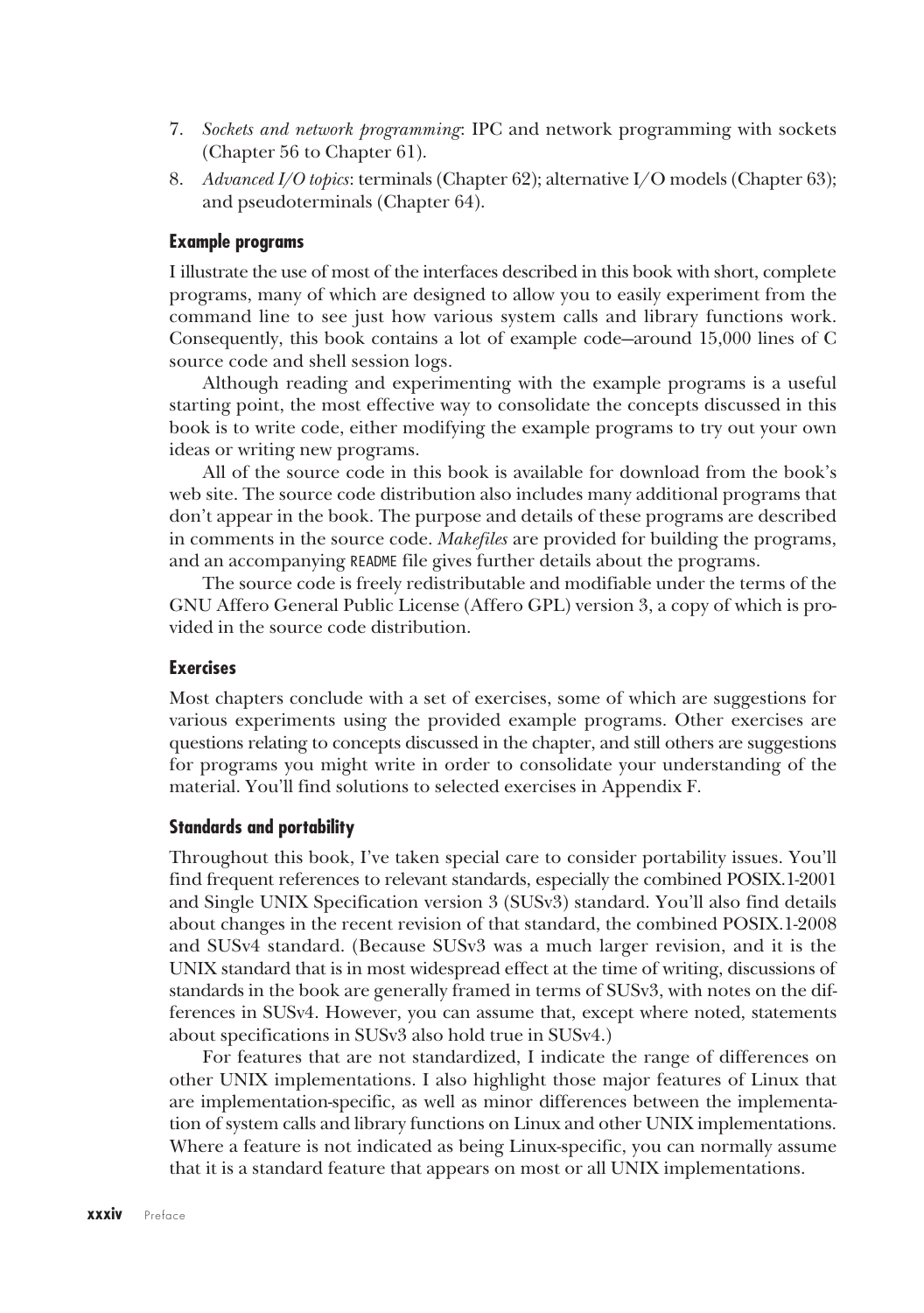I've tested most of the example programs presented in this book (other than those that exploit features that are noted as being Linux-specific) on some or all of Solaris, FreeBSD, Mac OS X, Tru64 UNIX, and HP-UX. To improve portability to some of these systems, the web site for this book provides alternative versions of certain example programs with extra code that doesn't appear in the book.

# **Linux kernel and C library versions**

The primary focus of this book is on Linux 2.6.x, the kernel version in widest use at the time of writing. Details for Linux 2.4 are also covered, and I've indicated where features differ between Linux 2.4 and 2.6. Where new features appear in the Linux 2.6.x series, the exact kernel version number of their appearance (e.g., 2.6.34) is noted.

With respect to the C library, the main focus is on the GNU C library  $\left(\text{glibe}\right)$ version 2. Where relevant, differences across glibc 2.x versions are noted.

As this book was heading to press, Linux kernel version 2.6.35 had just been released, and glibc version 2.12 had been recently released. This book is current with respect to both of these software versions. Changes that occur in the Linux and glibc interfaces after publication of this book will be noted on the book's web site.

# **Using the programming interface from other languages**

Although the example programs are written in C, you can use the interfaces described in this book from other programming languages—for example, compiled languages such as C++, Pascal, Modula, Ada, FORTRAN, D, and scripting languages such as Perl, Python, and Ruby. (Java requires a different approach; see, for example, [Rochkind, 2004].) Different techniques will be required to obtain the necessary constant definitions and function declarations (except in the case of C++), and some extra work may be needed to pass function arguments in the manner required by C linkage conventions. Notwithstanding these differences, the essential concepts are the same, and you'll find the information in this book is applicable even if you are working in another programming language.

### **About the author**

I started using UNIX and C in 1987, when I spent several weeks sitting in front of an HP Bobcat workstation with a copy of the first edition of Marc Rochkind's Advanced UNIX Programming and what ultimately became a very dog-eared printed copy of the C shell manual page. My approach then was one that I still try to follow today, and that I recommend to anyone approaching a new software technology: take the time to read the documentation (if it exists) and write small (but increasingly large) test programs until you become confident of your understanding of the software. I've found that, in the long run, this kind of self-training more than pays for itself in terms of saved time. Many of the programming examples in this book are constructed in ways that encourage this learning approach.

I've primarily been a software engineer and designer. However, I'm also a passionate teacher, and have spent several years teaching in both academic and commercial environments. I've run many week-long courses teaching UNIX system programming, and that experience informs the writing of this book.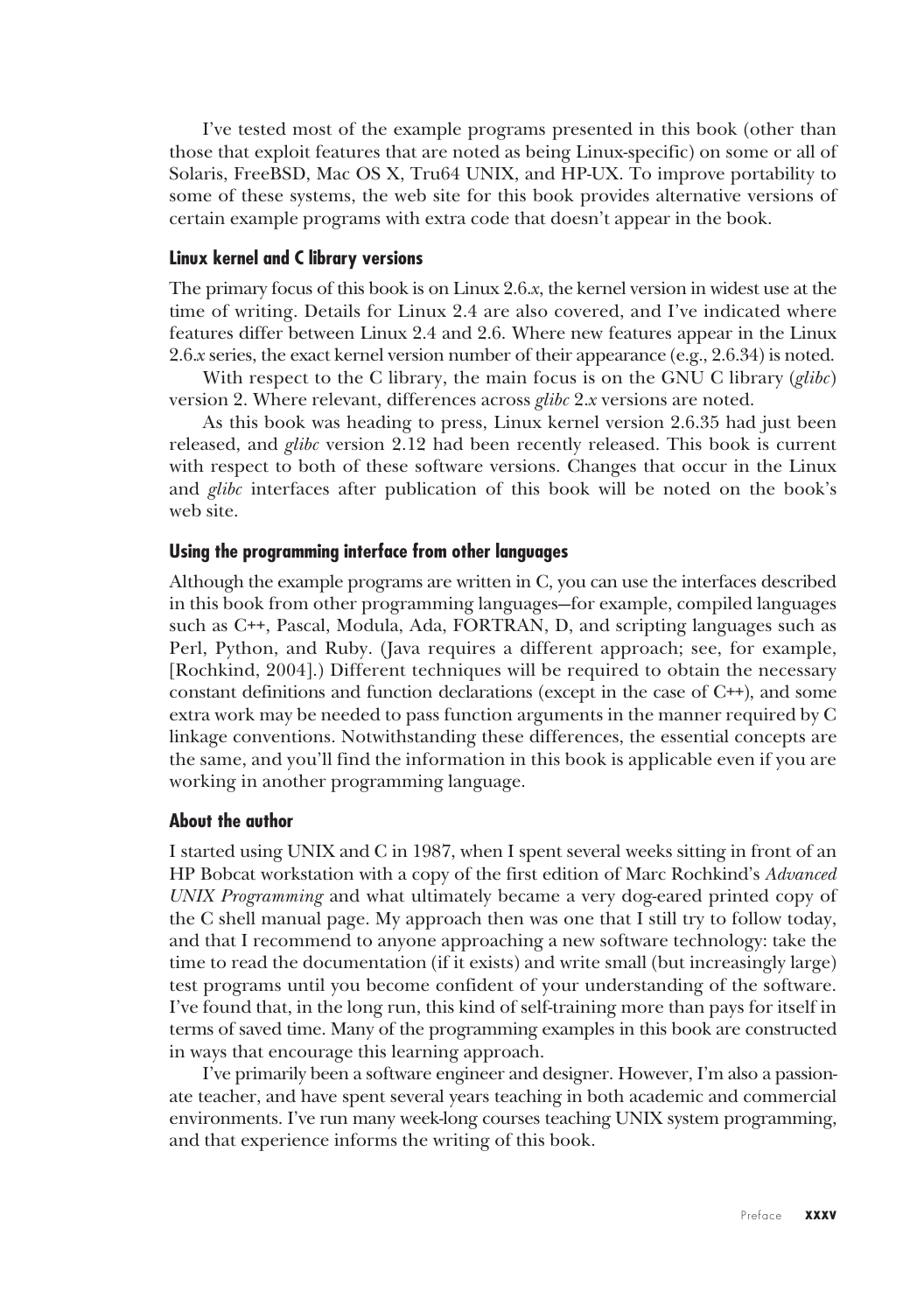I've been using Linux for about half as long as I've been using UNIX, and, over that time, my interest has increasingly centered on the boundary between the kernel and user space: the Linux programming interface. This interest has drawn me into a number of interrelated activities. I intermittently provide input and bug reports for the POSIX/SUS standard; I carry out tests and design reviews of new user-space interfaces added to the Linux kernel (and have helped find and fix many code and design bugs in those interfaces); I've been a regular speaker at conferences on topics related to interfaces and their documentation; and I've been invited on a number of occasions to the annual Linux Kernel Developers Summit. The common thread tying all of these activities together is my most visible contribution in the Linux world: my work on the man-pages project (http://www.kernel.org/doc/man-pages/).

The man-pages project provides pages in sections 2, 3, 4, 5, and 7 of the Linux manual pages. These are the manual pages describing the programming interfaces provided by the Linux kernel and the GNU C library—the same topic area as this book. I've been involved with man-pages for more than a decade. Since 2004, I've been the project maintainer, a task that involves, in roughly equal measure, writing documentation, reading kernel and library source code, and writing programs to verify the details for documentation. (Documenting an interface is a great way to find bugs in that interface.) I've also been the biggest contributor to man-pages—of the approximately 900 pages in man-pages, I am the author of 140, and the coauthor of another 125. So, even before you picked up this book, it's quite likely you've read some of my published work. I hope that you've found that work useful, and that you'll find this book even more so.

### **Acknowledgements**

Without the support of a good many people, this book would have been far less than it is. It is a great pleasure to thank them.

A large team of technical reviewers around the world read drafts, found errors, pointed out confusing explanations, suggested rewordings and diagrams, tested programs, proposed exercises, identified aspects of the behavior of Linux and other UNIX implementations that I was not aware of, and offered support and encouragement. Many reviewers generously supplied insights and comments that I was able to incorporate into the book, at times making me look more knowledgeable than I am. Any mistakes that remain are, of course, my own.

Thanks especially to the following reviewers (listed alphabetically by surname), who either commented on large sections of the manuscript, commented extensively on smaller sections of the manuscript, or (magnificently) commented extensively on large sections of the manuscript:

- $\bullet$  Christophe Blaess is a consulting software engineer and professional trainer who specializes in industrial (realtime and embedded) applications of Linux. Christophe is the author of Programmation système en C sous Linux, a fine French book covering many of the same topics as this book. He generously read and commented on many chapters of my book.
- - David Butenhof (Hewlett-Packard) was a member of the original working group for POSIX threads and for the Single UNIX Specification threads extensions, and is the author of *Programming with POSIX Threads*. He wrote the original DCE Threads reference implementation for the Open Software Foundation,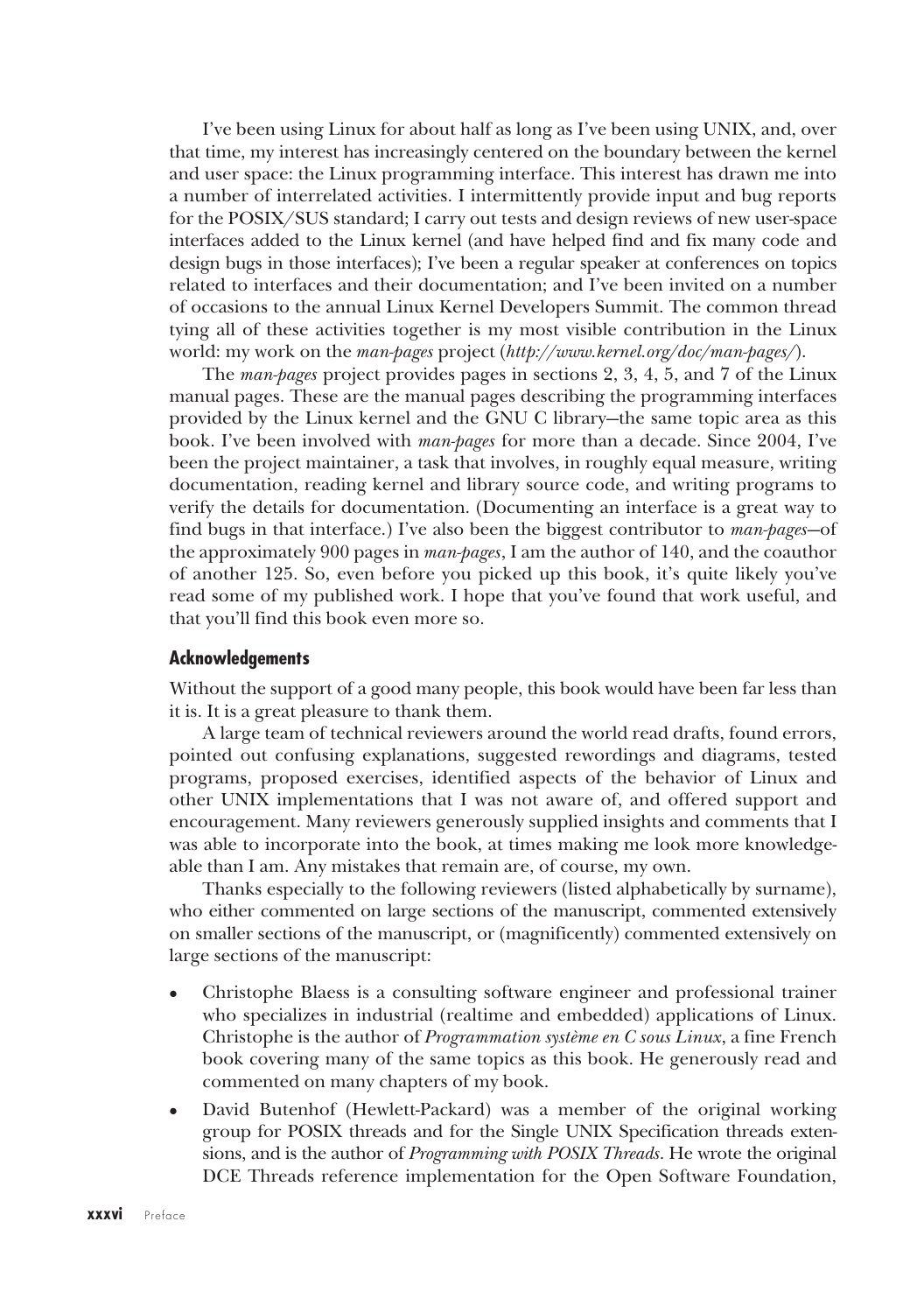and was lead architect of the threads implementation for OpenVMS and Digital UNIX. David reviewed the threads chapters, suggested many improvements, and patiently corrected several details of my understanding of the POSIX threads API.

- $\bullet$  Geoff Clare works at The Open Group on their UNIX conformance test suites, has been involved with UNIX standardization for more than 20 years, and is one of half a dozen key participants in the Austin Group, which develops the joint standard that forms POSIX.1 and the base volumes of the Single UNIX Specification. Geoff provided detailed review of parts of the manuscript related to standard UNIX interfaces, patiently and politely suggested numerous fixes and improvements, spotted many obscure bugs, and provided much assistance in focusing on the importance of standards for portable programming.
- $\bullet$  Loïc Domaigné (then at German Air Traffic Control) is a software systems engineer working on the design and development of distributed, concurrent, and fault-tolerant embedded systems with hard realtime requirements. He provided review input for the threads specification in SUSv3, and is an enthusiastic educator and knowledgeable contributor in various online technical forums. Loïc carried out a detailed review of the threads chapters, as well as many other parts of the book. He also implemented a number of clever programs to verify details of the Linux threads implementation, provided a great deal of enthusiasm and encouragement, and proposed numerous ideas to improve the overall presentation of the material.
- $\bullet$  Gert Döring programmed mgetty and sendfax, a pair of programs that together are one of the most widely used open source fax packages for UNIX and Linux. These days, he works mainly on building and operating large IPv4-based and IPv6-based networks, a task that includes working with colleagues across Europe to define the operational policies that ensure the smooth operation of the infrastructure of the Internet. Gert provided extensive and useful feedback on the chapters covering terminals, login accounting, process groups, sessions, and job control.
- $\bullet$  Wolfram Gloger is an IT consultant who has worked on a range of Free and Open Source Software (FOSS) projects in the past decade and a half. Among other things, Wolfram is the implementer of the malloc package used in the GNU C library. Currently, he works on web services development, with a particular focus on E-learning, although he still does occasional work on the kernel and system libraries. Wolfram reviewed a number of chapters, especially helping with my discussion of memory-related topics.
- $\bullet$  Fernando Gont is a member of the Centro de Estudios de Informática (CEDI) at the Universidad Tecnológica Nacional, Argentina. He focuses on Internet engineering, with active participation in the Internet Engineering Task Force (IETF), where he has authored a number of Request for Comments (RFC) documents. Fernando also works on security assessment of communications protocols for the UK Centre for the Protection of National Infrastructure (CPNI), and has produced the first thorough security assessment of the TCP and IP protocols. Fernando provided a very thorough review of the network programming chapters, explained many details of TCP/IP, and suggested a multitude of improvements to the material.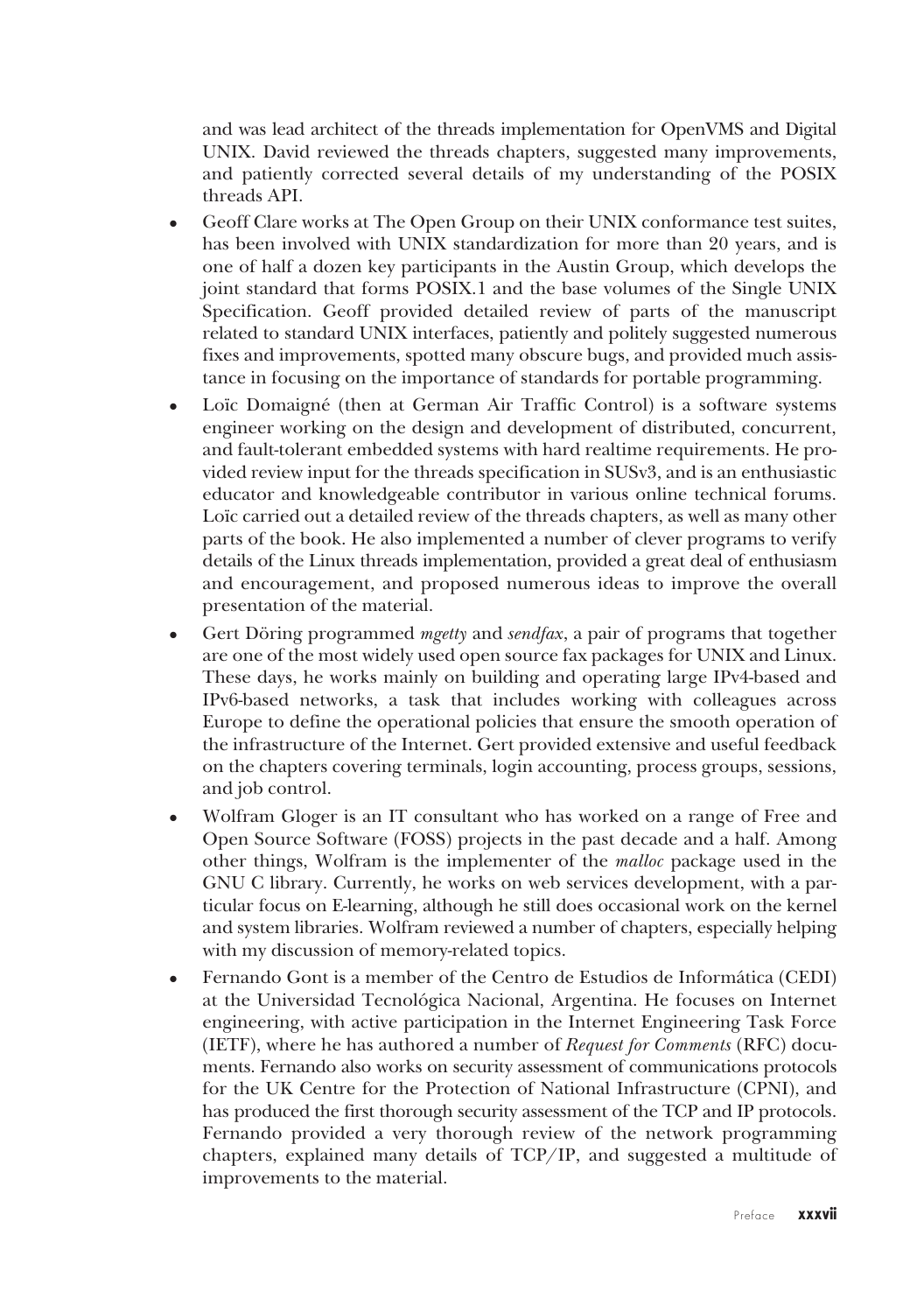- $\bullet$  Andreas Grünbacher (SUSE Labs) is a kernel hacker and author of the Linux implementation of extended attributes and POSIX access control lists. Andreas provided thorough review of many chapters, much encouragement, and the single comment that probably most changed the structure of the book.
- $\bullet$  Christoph Hellwig is a Linux storage and file-systems consultant and a wellknown kernel hacker who has worked on many parts of the Linux kernel. Christoph kindly took time out from writing and reviewing Linux kernel patches to review several chapters of this book, suggesting many useful corrections and improvements.
- $\bullet$  Andreas Jaeger led the development of the Linux port to the x86-64 architecture. As a GNU C Library developer, he ported the library to x86-64, and helped make the library standards-conformant in several areas, especially in the math library. He is currently Program Manager for openSUSE at Novell. Andreas reviewed far more chapters than I could possibly have hoped, suggested a multitude of improvements, and warmly encouraged the ongoing work on the book.
- $\bullet$  Rick Jones, also known as "Mr. Netperf" (Networked Systems Performance Curmudgeon at Hewlett-Packard), provided valuable review of the network programming chapters.
- $\bullet$  Andi Kleen (then at SUSE Labs) is a well-known and long-term kernel hacker who has worked on many and diverse areas of the Linux kernel, including networking, error handling, scalability, and low-level architecture code. Andi did an extensive review of the material on network programming, expanded my knowledge of many details of the Linux TCP/IP implementation, and suggested many ways to improve my presentation of the subject.
- $\bullet$  Martin Landers (Google) was still a student when I had the good fortune to meet him as a colleague. Since then, he has managed to pack rather a lot into a short time, having worked variously as software architect, IT trainer, and professional hacker. I was fortunate indeed to have Martin as a reviewer. He contributed numerous incisive comments and corrections that greatly improved many chapters of the book.
- $\bullet$  Jamie Lokier is a well-known kernel hacker who has been contributing to Linux development for 15 years. He nowadays describes himself as "a consultant in solving difficult problems that often have embedded Linux somewhere." Jamie provided an extraordinarily thorough review of the chapters on memory mappings, POSIX shared memory, and virtual memory operations. His comments corrected many details of my understanding of these topics and greatly improved the structure of the chapters.
- $\bullet$  Barry Margolin has been a system programmer, system administrator, and support engineer throughout his 25-year career. He is currently a Senior Performance Engineer at Akamai Technologies. He is a frequent, well-respected contributor in various online forums discussing UNIX and Internet topics, and has reviewed a number of books on these topics. Barry reviewed a number of chapters of this book, suggesting many improvements.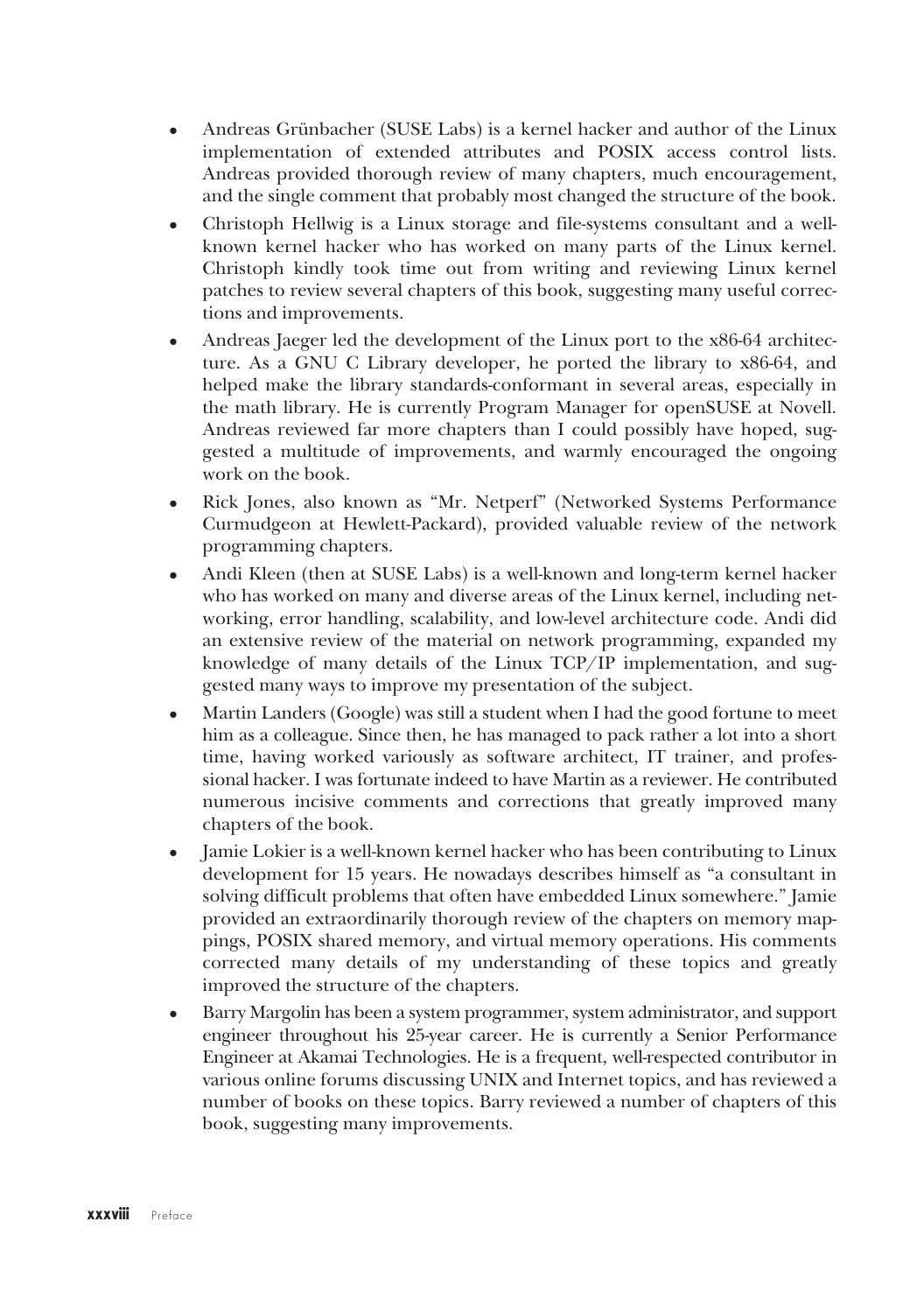- $\bullet$  Paul Pluzhnikov (Google) was formerly the technical lead and a key developer of the Insure++ memory-debugging tool. He is also a sometime gdb hacker, and a frequent responder in online forums answering questions on debugging, memory allocation, shared libraries, and run-time environments. Paul reviewed a wide range of chapters, suggesting many valuable improvements.
- $\bullet$  John Reiser (with Tom London) carried out one of the earliest ports of UNIX to a 32-bit architecture: the VAX-11/780. He is also the creator of the  $mmap()$ system call. John reviewed many chapters (including, obviously, the chapter on  $mmap(),$  providing a multitude of historical insights and crystal-clear technical explanations that greatly improved the chapters.
- $\bullet$  Anthony Robins (Associate Professor of Computer Science, University of Otago, New Zealand), a close friend of more than three decades, was the first reader of the drafts of several chapters, and offered valuable early comments and ongoing encouragement as the project evolved.
- $\bullet$  Michael Schröder (Novell) is one of the main authors of the GNU screen program, a task that has imbued him with a thorough knowledge of the subtleties and differences in terminal-driver implementations. Michael reviewed the chapters covering terminals and pseudoterminals, and the chapter on process groups, sessions, and job control, providing much useful feedback.
- $\bullet$  Manfred Spraul, who worked on the IPC code (among other things) in the Linux kernel, generously reviewed several of the chapters on IPC and suggested many improvements.
- $\bullet$  Tom Swigg, a former UNIX training colleague at Digital, was an early reviewer who supplied important feedback on several chapters. A software engineer and IT trainer for more than 25 years, Tom currently works at London South Bank University, programming and supporting Linux in a VMware environment.
- $\bullet$  Jens Thoms Törring is part of a fine tradition of physicists turned programmers, and has produced a variety of open source device drivers and other software. Jens read a surprisingly diverse collection of chapters, providing unique and valuable insight on how each could be improved.

Many other technical reviewers also read various parts of the book and made valuable comments. In alphabetical order by surname, thank you to George Anzinger (MontaVista Software), Stefan Becher, Krzysztof Benedyczak, Daniel Brahneborg, Andries Brouwer, Annabel Church, Dragan Cvetkovic, Floyd L. Davidson, Stuart Davidson (Hewlett-Packard Consulting), Kasper Dupont, Peter Fellinger (jambit GmbH), Mel Gorman (IBM), Niels Göllesch, Claus Gratzl, Serge Hallyn (IBM), Markus Hartinger (jambit GmbH), Richard Henderson (Red Hat), Andrew Josey (The Open Group), Dan Kegel (Google), Davide Libenzi, Robert Love (Google), H.J. Lu (Intel Corporation), Paul Marshall, Chris Mason, Michael Matz (SUSE), Trond Myklebust, James Peach, Mark Phillips (Automated Test Systems), Nick Piggin (SUSE Labs, Novell), Kay Johannes Potthoff, Florian Rampp, Stephen Rothwell (Linux Technology Centre, IBM), Markus Schwaiger, Stephen Tweedie (Red Hat), Britta Vargas, Chris Wright, Michal Wronski, and Umberto Zamuner.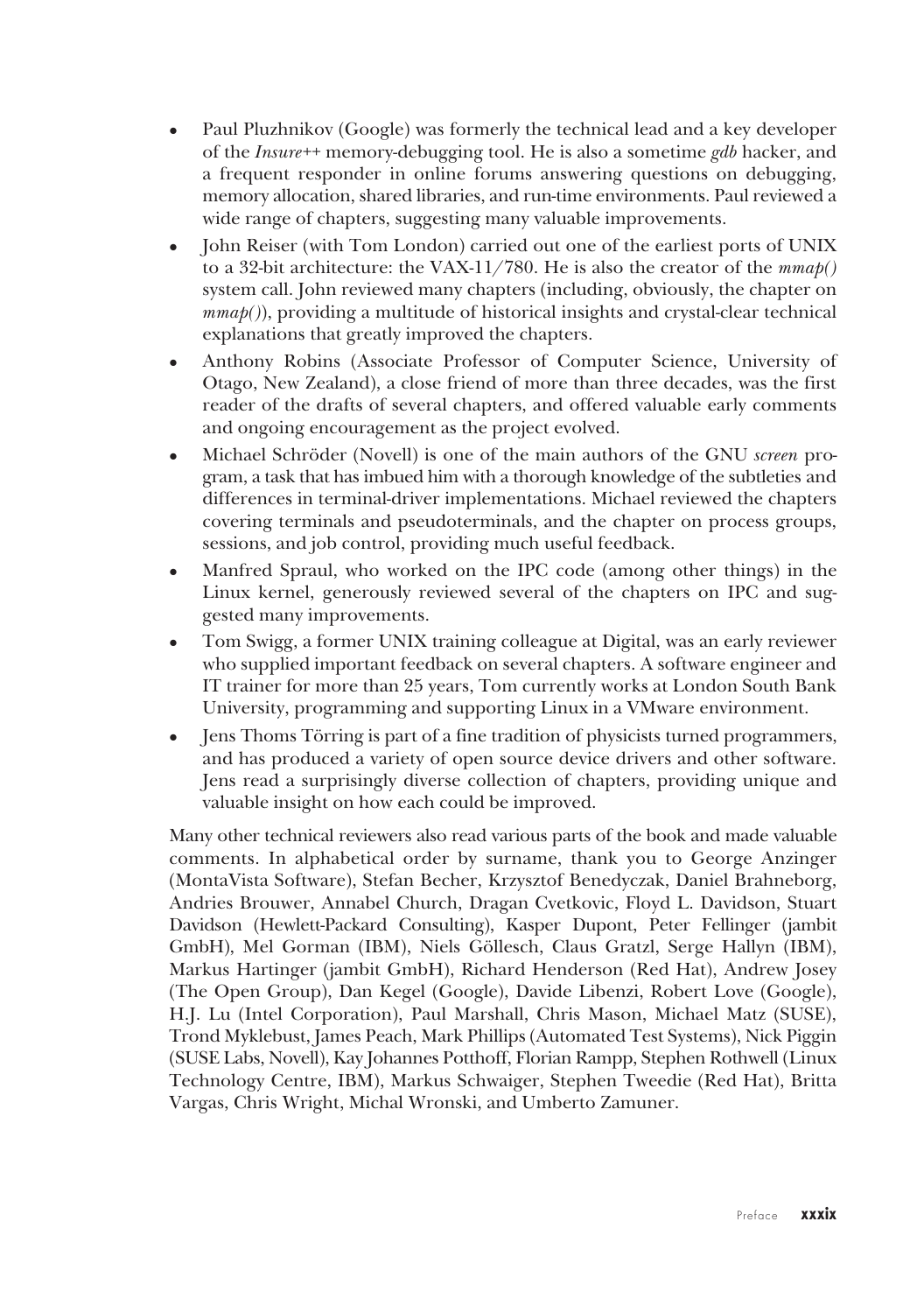Aside from technical review, I received many other kinds of help from various people and organizations.

Thanks to the following people for answering technical questions: Jan Kara, Dave Kleikamp, and Jon Snader. Thanks to Claus Gratzl and Paul Marshall for system management assistance.

Thanks to the Linux Foundation (LF), which, during 2008, funded me as a Fellow to work full time on the man-pages project and on testing and design review of the Linux programming interface. Although the Fellowship provided no direct financial support for working on this book, it did keep me and my family fed, and the ability to focus full time on documenting and testing the Linux programming interface was a boon to my "private" project. At a more individual level, thanks to Jim Zemlin for being my "interface" while working at the LF, and to the members of the LF Technical Advisory Board, who supported my application for the Fellowship.

Thanks to Alejandro Forero Cuervo for suggesting the title of the book!

More than 25 years ago, Robert Biddle intrigued me during my first degree with tales of UNIX, C, and Ratfor; thank you. Thanks to the following people, who, although not directly connected with this project, encouraged me on the path of writing during my second degree at the University of Canterbury, New Zealand: Michael Howard, Jonathan Mane-Wheoki, Ken Strongman, Garth Fletcher, Jim Pollard, and Brian Haig.

The late Richard Stevens wrote several superb books on UNIX programming and TCP/IP, which I, like a multitude of programmers, have found to be a wonderful source of technical information over the years. Readers of those books will note several visual aspects that are similar between my book and those of Richard Stevens. This is no accident. As I considered how to design my book, and looked around more generally at book designs, time and again, the approach employed by Richard Stevens seemed the best solution, and where this was so, I have employed the same visual approach.

Thanks to the following people and organizations for providing UNIX systems that enabled me to run test programs and verify details on other UNIX implementations: Anthony Robins and Cathy Chandra, for test systems at the University of Otago, New Zealand; Martin Landers, Ralf Ebner, and Klaus Tilk, for test systems at the Technische Universität in Munich, Germany; Hewlett-Packard, for making their testdrive systems freely available on the Internet; and Paul de Weerd for providing OpenBSD access.

Heartfelt thanks to two Munich companies, and their owners, who, in addition to providing me with flexible employment and enjoyable colleagues, were extraordinarily generous in allowing me to use their offices while writing this book. Thanks to Thomas Kahabka and Thomas Gmelch of exolution GmbH, and, especially, to Peter Fellinger and Markus Hartinger of jambit GmbH.

Thanks for various kinds of help to the following people: Dan Randow, Karen Korrel, Claudio Scalmazzi, Michael Schüpbach, and Liz Wright. Thanks to Rob Suisted and Lynley Cook for the photographs used on the front and back covers.

Thanks to the following people who encouraged and supported me in various ways on this project: Deborah Church, Doris Church, and Annie Currie.